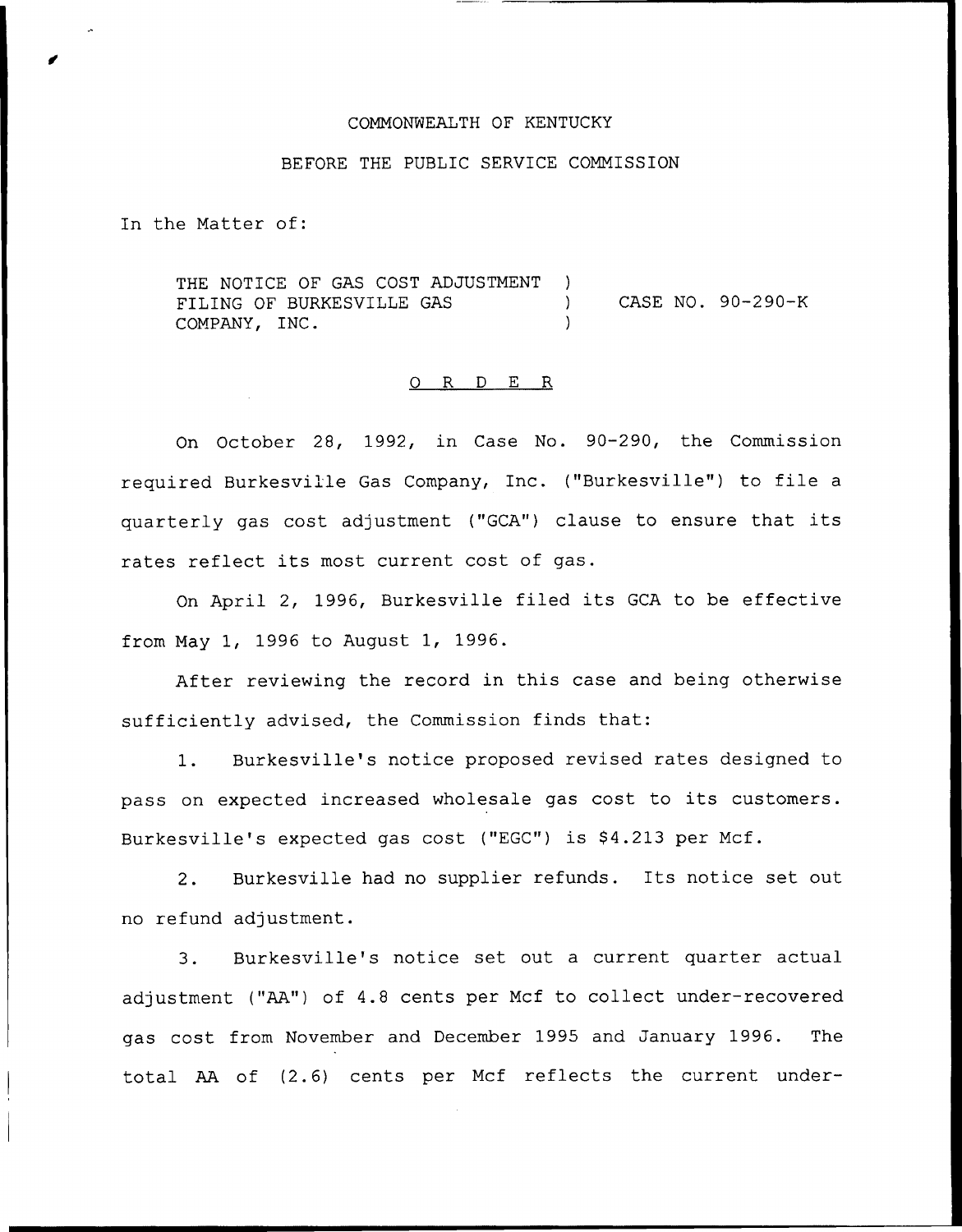collection as well as under- and over-collections from previous quarters.

4. These adjustments produce a gas cost recovery rate of 94.187 per Mcf, 16.9 cents more than the prior rate.

5. The rate adjustment in the Appendix to this Order is fair, just, and reasonable, in the public interest, and should be effective for service rendered on and after May 1, 1996.

IT IS THEREFORE ORDERED that:

1. The rates in the Appendix to this Order are fair, just, and reasonable and are effective for service rendered on and after May 1, 1996.

2. Within 30 days of the date of this Order, Burkesville shall file with this Commission its revised tariffs setting out the rates authorized herein.

Done at Frankfort, Kentucky, this 29th day of April, 1996.

PUBLIC SERVICE COMMISSION

 $Chai/rma$ 

Vice Chairma

Commissione

ATTEST:

Executive